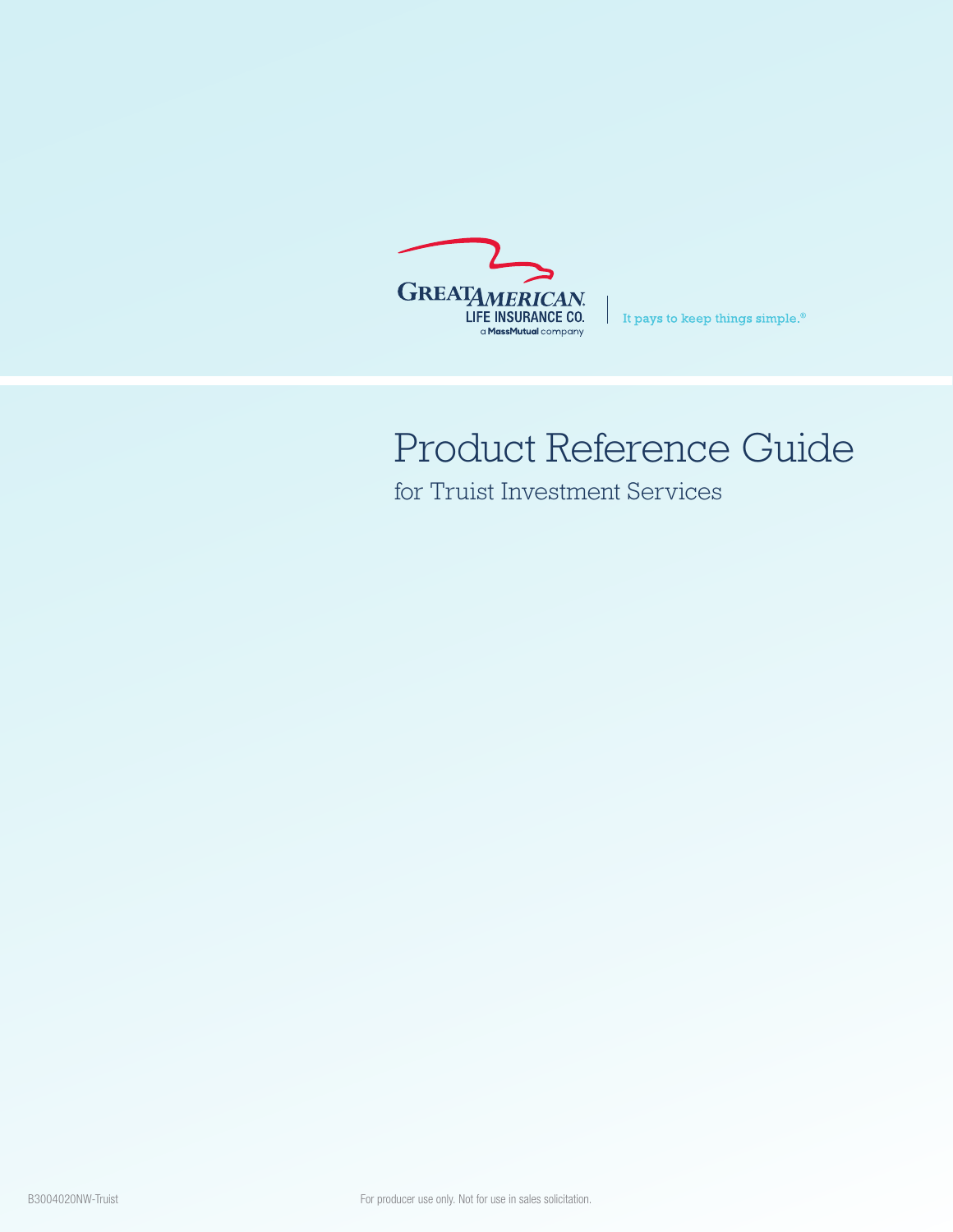#### Fixed-Indexed Annuities

|                                                    | <b>AssuranceSelect<sup>®</sup> 3 Plus</b><br>P1135619NW                                                                                                                                                                                                                          | <b>AssuranceSelect<sup>®</sup> 5 Plus</b><br>P1126818NW                                                                                                                                                                                                                           | <b>AssuranceSelect<sup>®</sup> 7 Plus</b><br>P1471718NW                                                                                                                                                                                                                                        | <b>Index Protector 5SM</b><br>P1146620NW                                                                                                                                                                                                                                                                                                                               |  |
|----------------------------------------------------|----------------------------------------------------------------------------------------------------------------------------------------------------------------------------------------------------------------------------------------------------------------------------------|-----------------------------------------------------------------------------------------------------------------------------------------------------------------------------------------------------------------------------------------------------------------------------------|------------------------------------------------------------------------------------------------------------------------------------------------------------------------------------------------------------------------------------------------------------------------------------------------|------------------------------------------------------------------------------------------------------------------------------------------------------------------------------------------------------------------------------------------------------------------------------------------------------------------------------------------------------------------------|--|
| <b>Issue</b><br>ages                               | Qualified: 0-90<br>Non-qualified: 0-90<br>Inherited IRA: 0-75<br>Inherited non-qualified: 0-75                                                                                                                                                                                   | Qualified: 0-89<br>Non-qualified: 0-89<br>Inherited IRA: 0-75<br>Inherited non-qualified: 0-75                                                                                                                                                                                    | Qualified: 0-85<br>Non-qualified: 0-85<br>Inherited IRA: 0-75<br>Inherited non-qualified: 0-75                                                                                                                                                                                                 | Qualified: 0-89<br>Non-qualified: 0-89<br>Inherited IRA: 0-75<br>Inherited non-qualified: 0-75                                                                                                                                                                                                                                                                         |  |
| <b>Tax</b><br>qualifications                       | 403(b) (Traditional & Roth);<br>403(b) (Traditional & Roth);<br>457(b); IRA (Traditional, Roth,<br>457(b); IRA (Traditional, Roth,<br>SEP, SIMPLE, Inherited); Non-<br>SEP, SIMPLE, Inherited); Non-<br>qualified; Inherited non-qualified<br>qualified; Inherited non-qualified |                                                                                                                                                                                                                                                                                   | 403(b) (Traditional & Roth);<br>457(b); IRA (Traditional, Roth,<br>SEP, SIMPLE, Inherited); Non-<br>qualified; Inherited non-qualified                                                                                                                                                         | 403(b) (traditional and Roth), IRA<br>(traditional, Roth, SEP, SIMPLE<br>and Inherited), 401(a), 457(b) and<br>inherited non-qualified                                                                                                                                                                                                                                 |  |
| <b>Purchase</b><br>payments                        | Minimum: \$50,000<br>Additional purchase payments<br>accepted in first two months of<br>contract; minimum \$2,000                                                                                                                                                                | Minimum: \$10,000<br>Additional purchase payments<br>accepted in first year of contract;<br>minimum \$2,000                                                                                                                                                                       | Minimum: \$10,000<br>Additional purchase payments<br>accepted in first 10 contract<br>years; minimum \$2,000                                                                                                                                                                                   | Minimum: \$50,000<br>Additional purchase payments<br>accepted in first two months of<br>contract; minimum \$25,000                                                                                                                                                                                                                                                     |  |
|                                                    | Maximum: \$1 million for ages<br>0-85; \$500,000 for ages 86+<br>without prior Home Office<br>approval                                                                                                                                                                           | Maximum: \$1 million for ages<br>0-85; \$500,000 for ages 86+<br>without prior Home Office<br>approval                                                                                                                                                                            | Maximum: \$1 million for ages<br>0-85 without prior Home Office<br>approval                                                                                                                                                                                                                    | Maximum: \$2 million for ages<br>0-75; \$1.5 million for ages 76-80;<br>\$1 million for ages 81+ without<br>prior Home Office approval                                                                                                                                                                                                                                 |  |
| <b>Early</b><br>withdrawal<br>charges              | 3-year declining:<br>8%, 8%, 7%<br>market value adjustment applies<br>to withdrawals in excess of free<br>withdrawal allowance                                                                                                                                                   | 5-year declining:<br>8%, 8%, 7%, 6%, 5%<br>market value adjustment applies<br>to withdrawals in excess of free<br>withdrawal allowance                                                                                                                                            | 7-year declining:<br>8%, 8%, 7%, 6%, 5%, 4%, 3%<br>market value adjustment applies<br>to withdrawals in excess of free<br>withdrawal allowance                                                                                                                                                 | There are no early withdrawal<br>charges. A market value<br>adjustment will apply during the<br>first five contract years.                                                                                                                                                                                                                                             |  |
|                                                    | Commission chargeback:<br>100% for surrenders, withdrawals<br>(excluding systematic<br>withdrawals), annuitizations and<br>deaths during the first 12 months.                                                                                                                    | Commission chargeback:<br>100% for surrenders, withdrawals<br>(excluding systematic<br>withdrawals), annuitizations and<br>deaths during the first 12 months.                                                                                                                     | Commission chargeback:<br>100% for surrenders, withdrawals<br>(excluding systematic<br>withdrawals), annuitizations and<br>deaths during the first 12 months.                                                                                                                                  |                                                                                                                                                                                                                                                                                                                                                                        |  |
| <b>Guaranteed</b><br>minimum<br>surrender<br>value | 87.5% of purchase payments plus<br>interest credited at a guaranteed<br>minimum rate <sup>1</sup>                                                                                                                                                                                | 87.5% of purchase payments plus<br>interest credited at a guaranteed<br>minimum rate <sup>1</sup>                                                                                                                                                                                 | 87.5% of purchase payments plus<br>interest credited at a guaranteed<br>minimum rate <sup>1</sup>                                                                                                                                                                                              | 87.5% of purchase payments at a<br>guaranteed minimum rate <sup>1</sup>                                                                                                                                                                                                                                                                                                |  |
| <b>Indexed</b><br><b>strategies</b>                | Point-to-point with cap                                                                                                                                                                                                                                                          | Point-to-point with cap,<br>participation rate or cap lock                                                                                                                                                                                                                        | Point-to-point with cap,<br>participation rate or cap lock                                                                                                                                                                                                                                     | Point-to-point with cap                                                                                                                                                                                                                                                                                                                                                |  |
| <b>Product</b><br><i><b>features</b></i>           | $> 10\%$ penalty-free withdrawal<br>beginning first contract year<br>$\triangleright$ Death benefit is greater of<br>account value or GMSV<br>> Annuitization minimum payout<br>period: 10 years<br>$\triangleright$ Extended care and terminal<br>illness waivers <sup>2</sup>  | $> 10\%$ penalty-free withdrawal<br>beginning first contract year<br>$\triangleright$ Death benefit is greater of<br>account value or GMSV<br>$>$ Annuitization minimum payout<br>period: 10 years<br>$\triangleright$ Extended care and terminal<br>illness waivers <sup>2</sup> | $> 10\%$ penalty-free withdrawal<br>beginning first contract year<br>$\triangleright$ Death benefit is greater of<br>account value or GMSV<br>$\triangleright$ Annuitization minimum payout<br>period: 10 years<br>$\triangleright$ Extended care and terminal<br>illness waivers <sup>2</sup> | $> 10\%$ MVA-free withdrawal<br>beginning first contract year<br>$\triangleright$ Declared rate strategies: 1-year<br>and 5-year<br>$\triangleright$ Death benefit is greater of the<br>account value, surrender value<br>or GMSV<br>> Annuitization minimum payout<br>period: 10 years<br>$\triangleright$ Extended care and terminal<br>illness waivers <sup>2</sup> |  |



Call the Sales Desk at 888-504-7109, option 2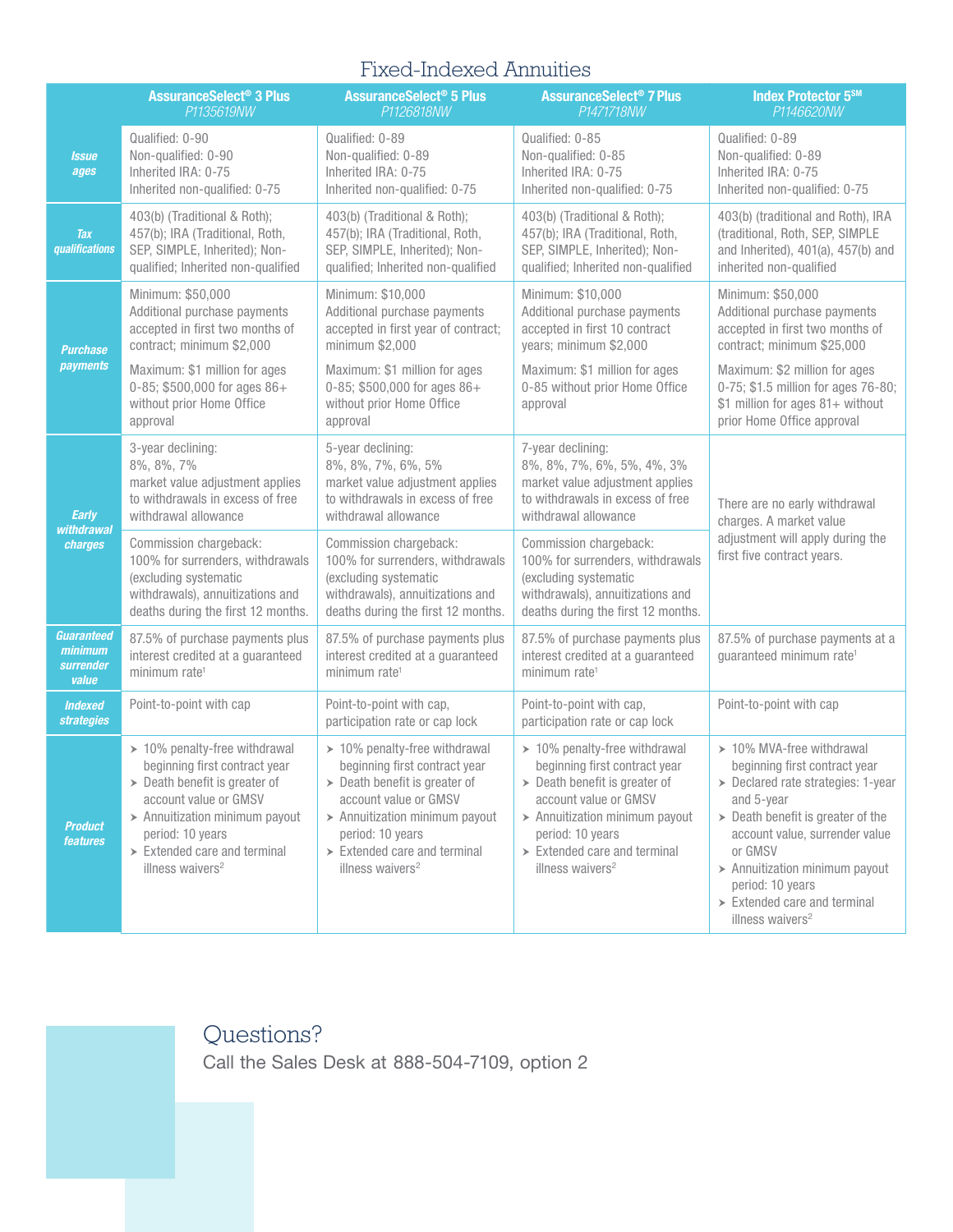### Fixed-Indexed Annuity Riders

(Available with the AssuranceSelect 7 Plus)

|                                         | <b>IncomeSecure®</b><br>R6036711NW                                                                                                                                                                                                                                                                                                                                                                                                                                                                       | <b>Inheritance Enhancer</b> <sup>SM</sup><br>R6042513NW                                                                                                                                                                                                                                                                                                                                                                                                                                          |
|-----------------------------------------|----------------------------------------------------------------------------------------------------------------------------------------------------------------------------------------------------------------------------------------------------------------------------------------------------------------------------------------------------------------------------------------------------------------------------------------------------------------------------------------------------------|--------------------------------------------------------------------------------------------------------------------------------------------------------------------------------------------------------------------------------------------------------------------------------------------------------------------------------------------------------------------------------------------------------------------------------------------------------------------------------------------------|
| <b>Issue ages</b>                       | 40-85 (Q&NQ)<br>Income payments may begin at age 55                                                                                                                                                                                                                                                                                                                                                                                                                                                      | 50-85 (Q&NQ)                                                                                                                                                                                                                                                                                                                                                                                                                                                                                     |
| <b>Current rider</b><br>charge          | 0.95% of the income base, deducted from the account value.<br>Subject to change upon reset.                                                                                                                                                                                                                                                                                                                                                                                                              | 1.15% of death benefit base, deducted from account value                                                                                                                                                                                                                                                                                                                                                                                                                                         |
| <b>Impact of</b><br>withdrawal          | Required minimum distributions and withdrawals up to the free<br>withdrawal allowance do not stop the income rollup period but are<br>subtracted from the income credits. The income base is reduced<br>proportionally for the withdrawal, but the income rollup period<br>continues off initial eligible premium. Any withdrawals larger than the<br>RMD or FWA will stop the income rollup period and will reduce the<br>income base.                                                                  | Required minimum distributions and withdrawals up to the free<br>withdrawal allowance do not stop the rollup period. The death benefit<br>base is reduced proportionally for the withdrawal, but the rollup<br>period continues.<br>Any withdrawals larger than the RMD or FWA will stop the rollup<br>period and will reduce the death benefit base.                                                                                                                                            |
| <b>Product</b><br>features <sup>3</sup> | $\triangleright$ Guaranteed income rider, available with fixed-indexed annuities for an<br>additional charge<br>> 7% rollup credit and 10-year income rollup period<br>$\triangleright$ Income payments may be taken at any time, if client is age 55 or older<br>$\triangleright$ Resets available at first anniversary<br>$\triangleright$ Competitive payout percentages that increase 0.10% each year until<br>income start date4<br>> Rider cost refunded at death, if income period hasn't started | $\triangleright$ Guaranteed death benefit rider, available with fixed-indexed annuities<br>for an additional charge<br>> 9% rollup credit for issue ages 50-75; 6% for issue ages 76-85<br>$> 10$ -year rollup period<br>$\triangleright$ Resets available at first anniversary<br>$\triangleright$ Rider cost refunded if we pay a death benefit under the base contract<br>because the "Insured" dies during the first five years or because the<br>"Non-Insured" joint owner dies at any time |

## Fixed Annuity

|                                       | <b>American Freedom Classic<sup>®</sup> 3</b><br>P1133518NW                                                                                                                                                                                                                                                                                                                                                                   | <b>American Freedom Classic<sup>®</sup> 5</b><br>P1151521NW                                                                                                                                                                                                                                                           |
|---------------------------------------|-------------------------------------------------------------------------------------------------------------------------------------------------------------------------------------------------------------------------------------------------------------------------------------------------------------------------------------------------------------------------------------------------------------------------------|-----------------------------------------------------------------------------------------------------------------------------------------------------------------------------------------------------------------------------------------------------------------------------------------------------------------------|
| <b>Issue ages</b>                     | Qualified: 0-89<br>Non-qualified: 0-89<br>Inherited IRA: 0-75<br>Inherited non-qualified: 0-75                                                                                                                                                                                                                                                                                                                                | Qualified: 0-89<br>Non-qualified: 0-89<br>Inherited IRA: 0-75<br>Inherited non-qualified: 0-75                                                                                                                                                                                                                        |
| <b>Tax</b><br>qualifications          | 403(b) (Traditional & Roth); 457(b); IRA (Traditional, Roth, SEP, SIMPLE,<br>Inherited); Non-qualified; Inherited nonqualified                                                                                                                                                                                                                                                                                                | 403(b) (Traditional & Roth); 457(b); IRA (Traditional, Roth, SEP, SIMPLE,<br>Inherited); Non-qualified; Inherited non-qualified                                                                                                                                                                                       |
| <b>Purchase</b><br><i>payments</i>    | Minimum: \$10,000<br>Maximum: \$1 million for ages 0-85; \$500,000 for ages 86+<br>without prior Home Office approval                                                                                                                                                                                                                                                                                                         | Minimum: \$25,000<br>Maximum: \$1 million for ages 0-85; \$500,000 for ages 86+<br>without prior Home Office approval                                                                                                                                                                                                 |
| <b>Early</b><br>withdrawal<br>charges | 6-year declining:<br>8%, 8%, 7%, 6%, 5%, 4%;<br>market value adjustment applies to withdrawals in excess of free<br>withdrawal allowance                                                                                                                                                                                                                                                                                      | 5-year declining:<br>8%, 8%, 7%, 6%, 5%;<br>during the initial five-year term and any renewal term, a market value<br>adjustment applies to withdrawals in excess of free withdrawal allowance                                                                                                                        |
|                                       | Commission chargeback:<br>100% for surrenders, deaths and annuitizations during the first 12 months.                                                                                                                                                                                                                                                                                                                          | Commission chargeback:<br>100% for surrenders, deaths and annuitizations during the first 12 months.                                                                                                                                                                                                                  |
| <b>Product</b><br><b>features</b>     | $\geq$ Offers two three-year terms<br>$\triangleright$ Interest rates are set at the beginning of each term, and are<br>quaranteed for three years<br>$\ge$ Early withdrawal charges and MVAs do not apply to surrenders<br>in the last 30 days of the first three-year term<br>> 10% penalty-free withdrawal beginning first contract year<br>$\triangleright$ Extended care and terminal illness waiver riders <sup>2</sup> | $\triangleright$ Offers an initial five-year term<br>$\triangleright$ Interest rates are set at the beginning of each term, and are guaranteed<br>for that term<br>$\geq$ 10% penalty-free withdrawal beginning first contract year<br>$\triangleright$ Extended care and terminal illness waiver riders <sup>2</sup> |